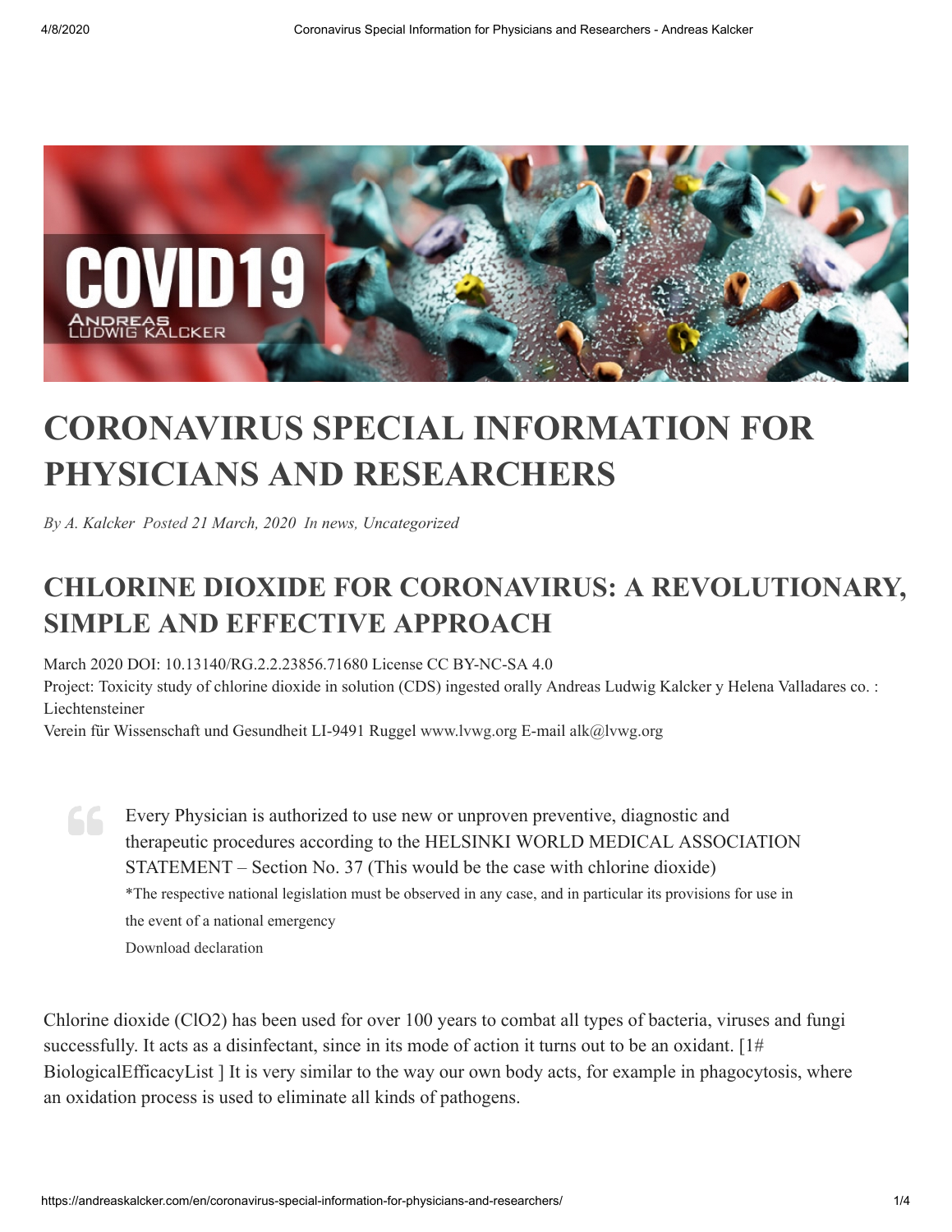Chlorine dioxide (ClO2) is a yellowish gas that, to date, has not been introduced into the conventional pharmacopoeia as an active ingredient, although it is used on a mandatory basis to disinfect and preserve blood bags for transfusions. [2# Alcide studies on blood disinfection] It is also used in most bottled waters suitable for consumption, since it does not leave toxic residues; besides, it is a gas that is very soluble in water and evaporates from 11 ºC.

The recent Covid-19 coronavirus pandemic demands urgent solutions with new approaches. Therefore, chlorine dioxide (ClO2) in low-dose aqueous solution promises to be an ideal, rapid and effective solution. All too often, the solution is in the simplest of ways.

The approach is as follows: on the one hand we know that viruses are absolutely sensitive to oxidation and on the other hand, if it works in human blood bags against viruses such as HIV and other pathogens.

**Downl o ad PDF do [cument](https://andreaskalcker.com/wp-content/uploads/2020/04/Chlorine-Dioxide-against-Coronavirus.pdf) – Chl or ine Di oxide f o r Co rona v i rus**

**downl o ad PDF do [cuments](https://drive.google.com/drive/folders/11uTuYeqP3M-w1dhqea5rcRsJVaxQckC3) – Re f e renc e s Corona v i rus**

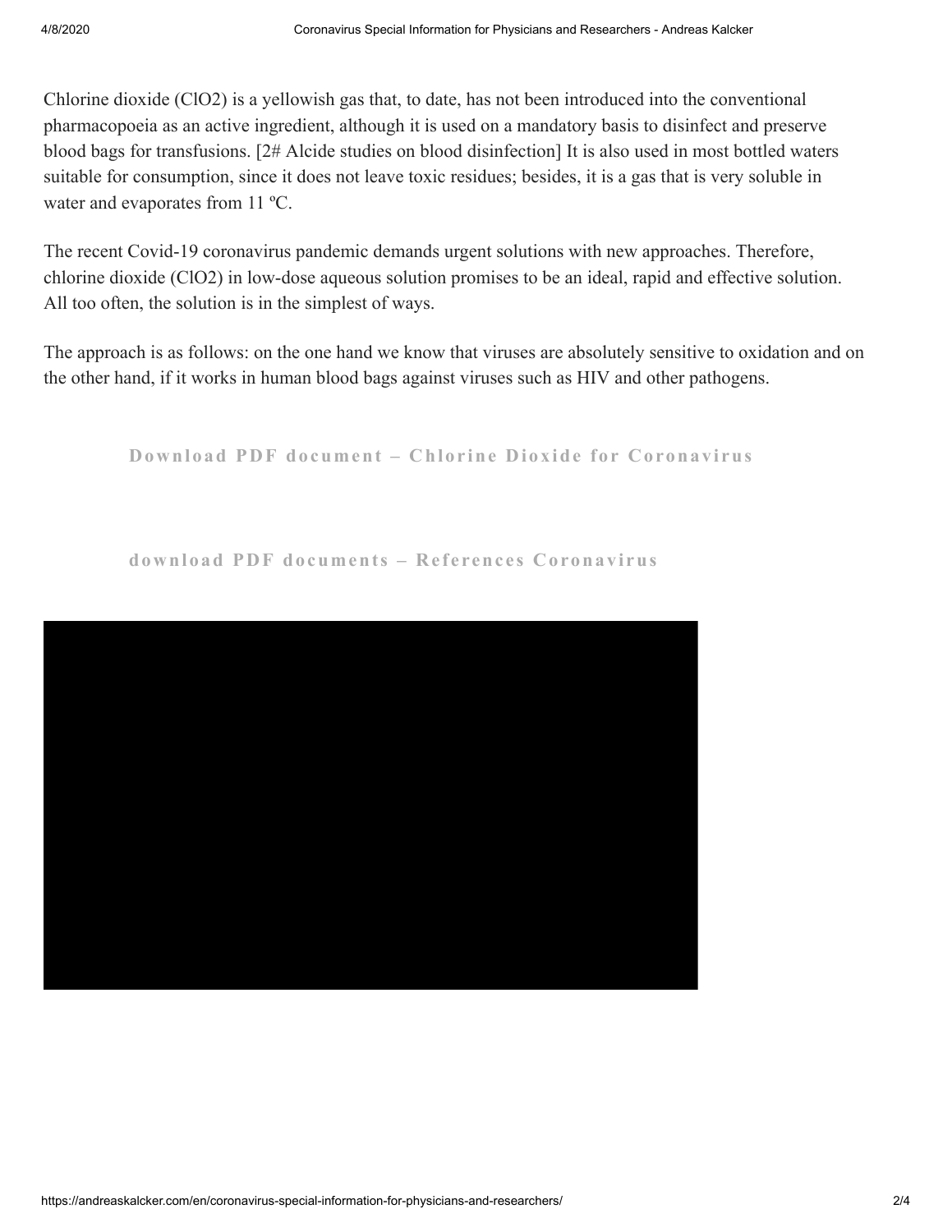